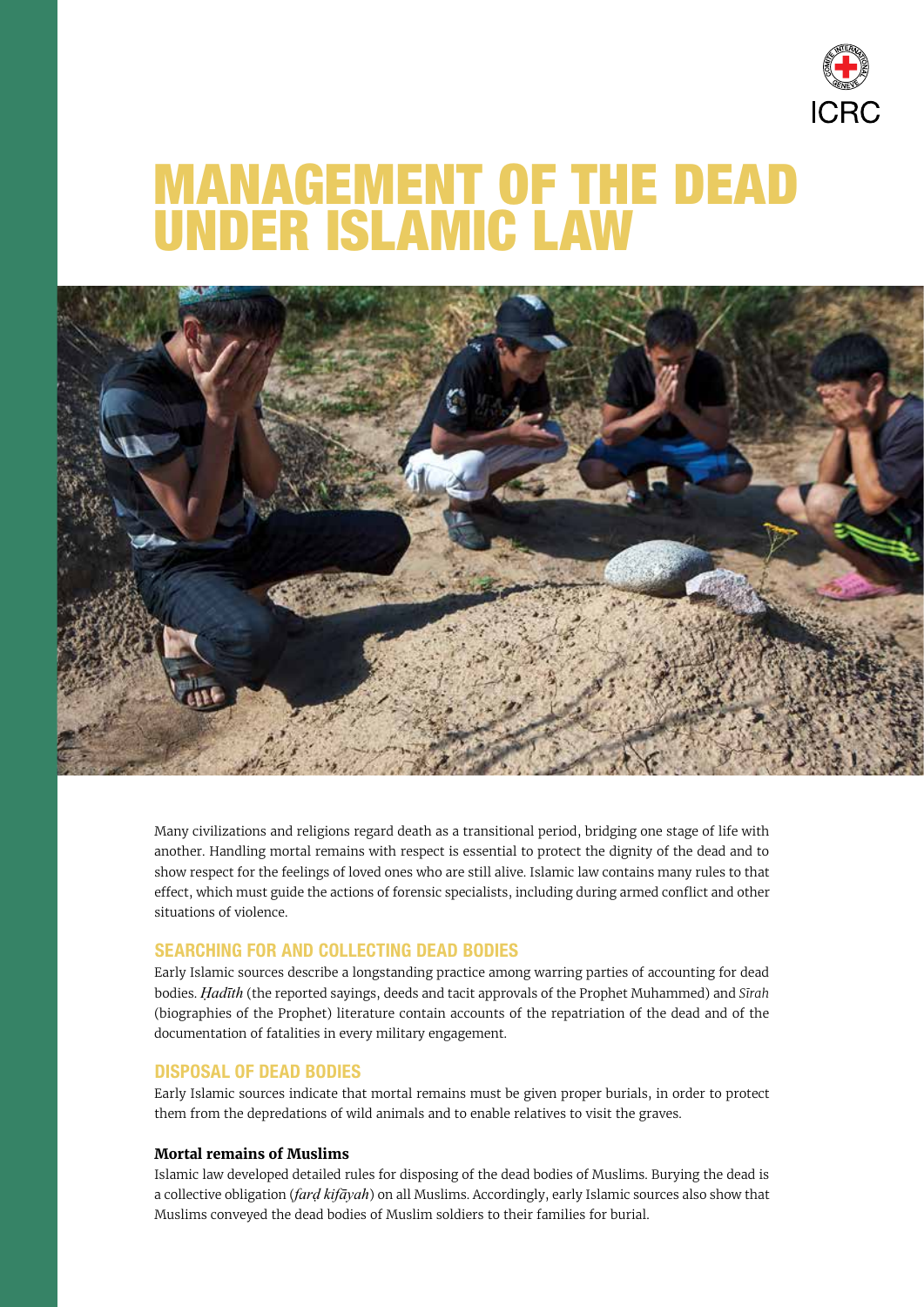Islamic law contains a separate body of rules for disposing of the body of a martyr<sup>1</sup>. While most jurists agree that the rules concerning martyrs also apply to those killed while fighting Muslim forces, the following three rules are applicable only to martyrs:

- There should be no ritual washing of the body.
- The body should not be shrouded and should be buried in the same clothes in which the martyr died.
- No funeral prayer should be offered over the body.

These rules remain common practice today.

#### **Mortal remains of non-Muslims**

After a military engagement, if an adverse party does not collect and bury its own dead, it becomes the Muslims' obligation to do so, to protect the dignity of the dead and show respect for their families. Failure to do so would be tantamount to mutilation, which is prohibited under Islamic law. Some classical Muslim jurists also argue that burying dead bodies belonging to the adverse party serves the public interest (*maslahah*) of Muslims, as it protects public health.

#### **Collective graves**

The general rule in Islamic law is that every dead body should be buried in a separate grave. In particular, classical Muslim jurists agree that Muslims and non-Muslims should be buried in separate graves, as is still the practice in some countries. Several exceptions exist however permitting the use of collective graves in some cases:

- During armed conflicts or natural disasters or in other circumstances when it might be impossible to have separate graves – Muslim jurists permit the use of collective graves (for two or three bodies at a time).
- The dead bodies of men and women should be buried separately; if necessity dictates otherwise, classical Muslim jurists say that the bodies should be separated by a barrier of dust.
- Collective graves for dead bodies, usually from the same family, are now common in many Muslim countries because of a lack of space and/or the costs of digging individual graves.

#### **Decent burial without adverse distinction**

In Islam, all people are born in a state of nature (*fiṭrah*). When people die, there is no longer any justification for enmity or hostility towards them. This implies decent burial of mortal remains without distinction. Islamic law therefore prohibits discriminating between Muslims and non-Muslims, and between those who have taken part in hostilities and those who have not.

#### **Burial of severed limbs**

Under Islamic law, respect for human dignity requires that severed limbs be buried, regardless of whether the person in question is dead or alive. *Ḥanbalī* jurists add that they should be buried next to the grave of the dead person in question, or in the same grave but without uncovering the dead body to reassemble it. In Islam, disposing of severed limbs by cremating (*ḥarq*) them, or through any other means besides burial, is an offence against human dignity.

#### **Cremation**

Islamic law and Muslim societies regard burial in the ground as the proper way to show the necessary regard for dead bodies; cremation is prohibited because it is thought to violate the dignity of the human body.

## **Quick burial**

Islamic law expresses a general preference for quick burial, but does not expressly regard it as compulsory (*farḍ/wājib*). However, the primary Islamic sources do not state a time frame for burial. A few cases can be highlighted:

- Where foul play is suspected, the burial should be postponed until the body can be examined.
- Where a person's death is in doubt for example, when someone is comatose some jurists are in favour of waiting for a day and a night (yaūm wa laylah), to confirm the fact of death.

<sup>1</sup> A martyr (*shahīd*, plural *shuhadā'*) is someone who is killed while fighting non-Muslim enemy belligerents.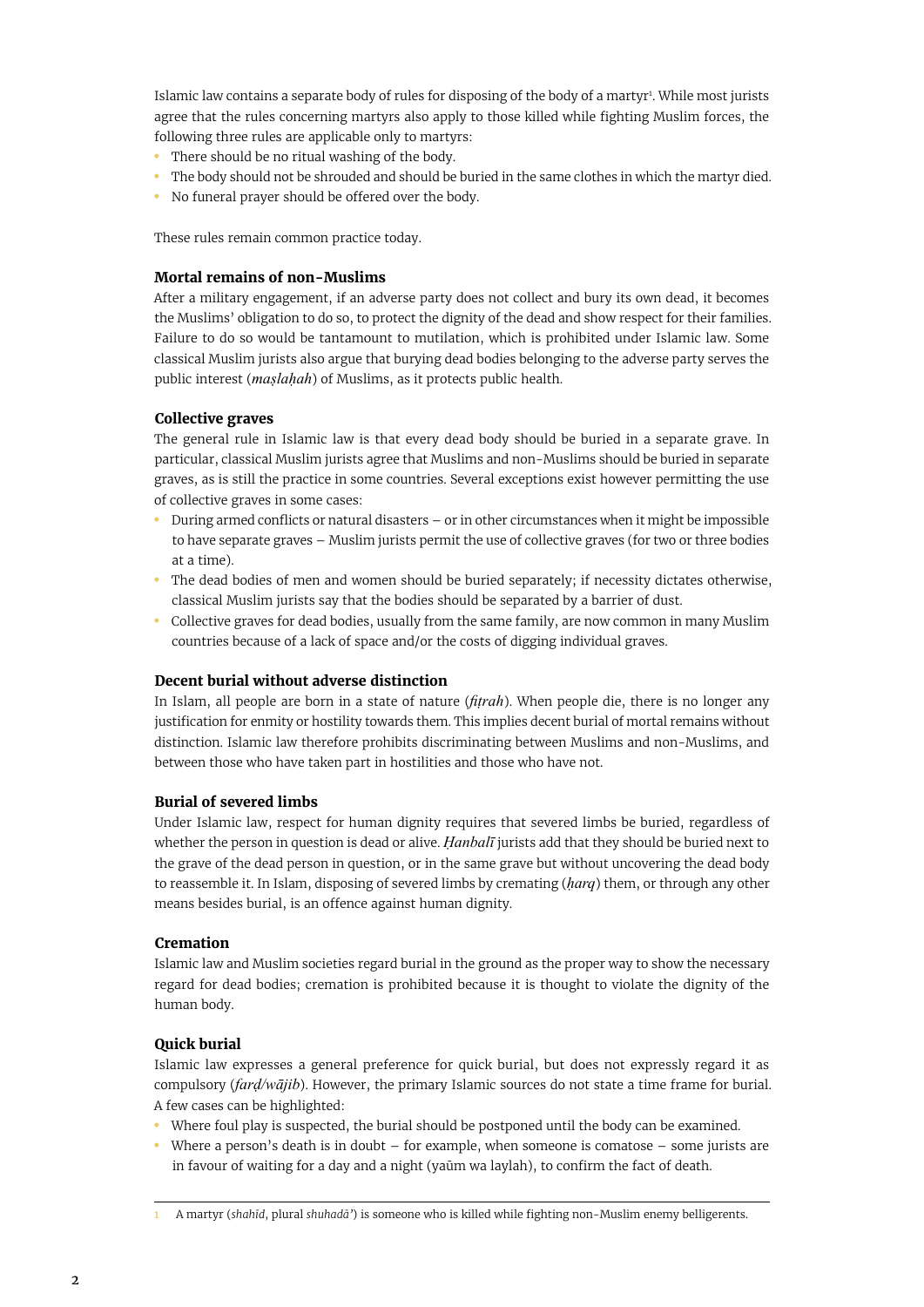• According to some jurists, burial can also be postponed until the arrival of the dead person's relatives.

The preference for a quick burial does not change when a dead body is unclaimed or unidentified; the requirement of respect still applies. Therefore, out of respect for dead bodies, Muslims are likely to bury unclaimed or unidentified bodies quickly.

#### **Prohibition against mutilation**

Mutilating the dead bodies of an enemy is strictly prohibited (Qur'an 16:126-127), after the cessation of hostilities and at all other times. According to the jurist *Ibn Ḥazm* (d. 1064), failure to discharge the obligation to bury the bodies of enemy soldiers or to return them to the adverse party is tantamount to mutilation.

## BURIAL AT SEA

For deaths that take place at sea, classical Muslim jurists envisaged three possibilities:

- If a ship can reach harbour before the body is in a state of advanced decomposition, then burial should be postponed.
- If that cannot be guaranteed, the body should be tied to pieces of wood and lowered into the sea; the hope here is that the waves will take the body to the nearest shore inhabited by Muslims, who will give it a respectful and dignified burial on land.
- If, however, the body is likely to reach shores inhabited by enemies  $-$  who might desecrate it  $-$  it should be attached to or enclosed in some heavy material and lowered into the sea, preferably with protection against predatory marine life.

## EXHUMATION OF HUMAN REMAINS

In classical Islamic legal texts, the term *nabsh al-qubūr* is used broadly to describe the exhumation of graves: no distinction is made between exhumation for legitimate and illegitimate purposes (robbery, for instance). Arabic words for the exhumation of graves have a negative connotation in many Arabicspeaking societies because they are associated with crime; for example, the word *nabbāsh* is understood to mean "grave robber". Additionally, the principle of respecting the dead is understood under Islam as militating against exhumation. Accordingly, classical Muslim jurists agree that exhuming graves is prohibited except when absolutely necessary.

However, precedent suggests that it is acceptable to exhume bodies in order to transfer them from collective to individual graves. It can also be argued that precedent indicates that Islamic law permits the exhumation of dead bodies to transfer them to their places of origin, and/or to establish the identity of the person in a grave.

Classical Muslim jurists also considered the exhumation of graves for the following purposes:

- Religious purposes (i.e. the rights of God): jurists tend to accept exhumation for the purpose of performing the ritual washing of the body (but not for shrouding it), for offering the funeral prayer over the body, or for turning the body to face the Qibla (i.e. Mecca).
- Civil liability cases (rights of humans): all valuable items on a dead body must be legally transferred to that dead person's heirs, in the proportions prescribed by Islamic law. Therefore, graves can be exhumed to recover personal belongings and valuables (such as gold or money) that were buried with the body in order to transfer them to the dead person's next of kin. Likewise, the rights of the living with regard to ownership of land prevail over dead people's right to respect: so, a landowner can require that a body buried in usurped land be exhumed and removed from that land.
- Considerations of public interest: these are often legitimate grounds for exhuming graves, for example to build public roads or if the graves have been flooded.

#### AUTOPSIES

An autopsy, or post-mortem examination, is the dissection of dead bodies for educational or legal purposes. This practice was not unknown in Islamic history. Some jurists found the use of autopsies for educational purposes acceptable, but others considered it impermissible in Islamic law. The Arabic word *tashrīḥ* ("anatomy" or "autopsy") itself evokes lurid images of callous vivisection. Today,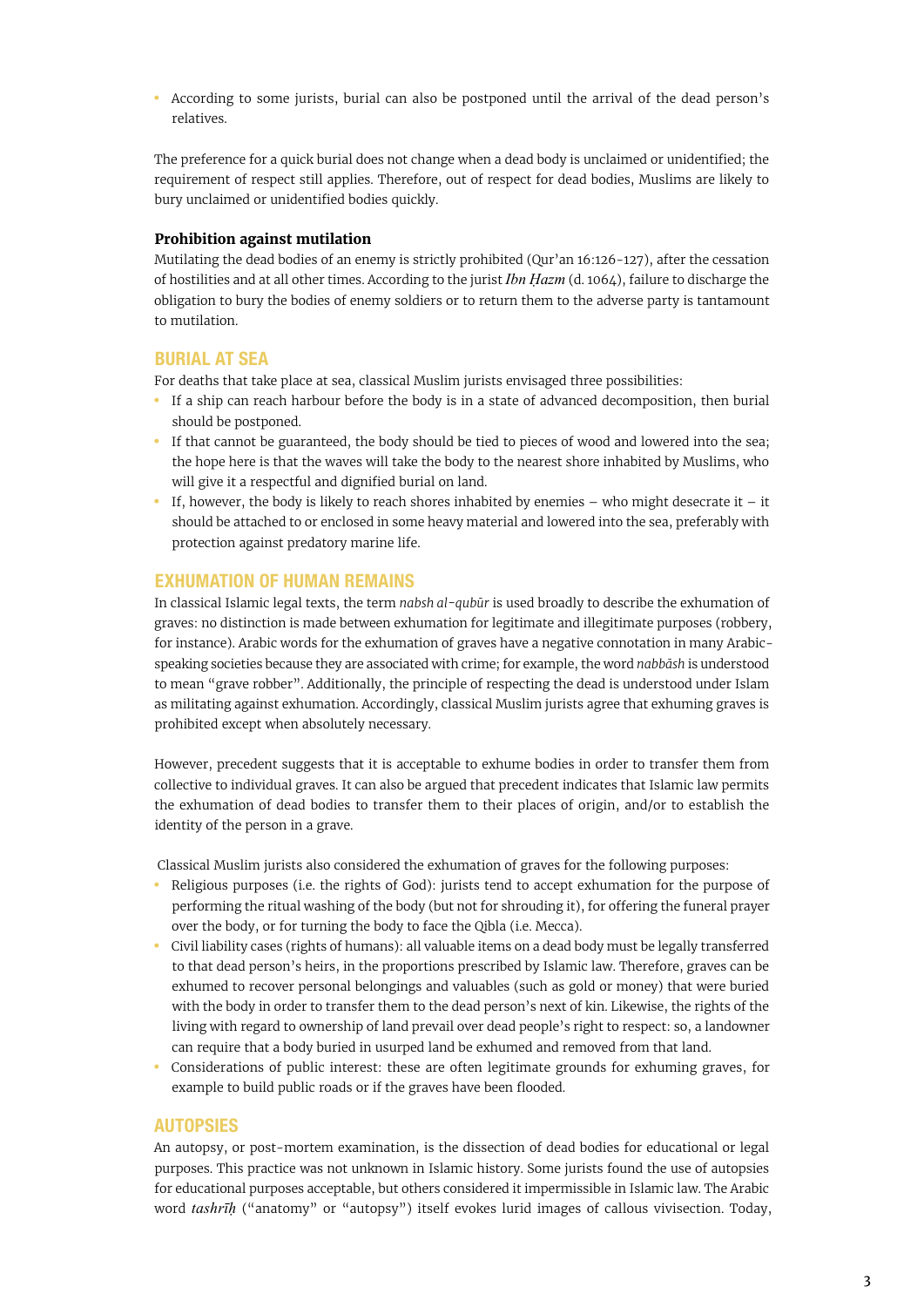significant numbers of people in Muslim societies still reject autopsy because it disfigures, and hence desecrates, the body, or because it delays burial of the dead (see above).

Discussions among Islamic legal scholars about the permissibility of autopsies reflect a tension between the principle of respecting dead bodies and the legal imperative of identifying the cause of death or the demands of science or education. Based on the principle of *maslahah* (public interest) and the Islamic legal maxims *al-ḍarūrāt tubīḥ al-maḥẓūrāt* ("necessity overrides the prohibition") and *iktiyār akhaf al-ḍararayn* ("choice of the lesser of two evils"), most legal authorities in Muslim countries do permit autopsies both for criminal investigations and for scientific and educational purposes. In Muslim countries, autopsies are usually conducted by specialists in forensics departments that are attached to either the ministry of justice or the ministry of health. And where autopsies are completely rejected, exceptions are made – pursuant to a court order – when foul play is suspected and the person's relatives want to know the cause of death.

## HANDLING OF DEAD BODIES BY MEMBERS OF THE OPPOSITE SEX

The handling of dead bodies by forensic specialists of the opposite sex should, in principle, follow the same Islamic principles that guide the examination of patients by medical professionals of the opposite sex. In brief,

- Muslim women should be examined by female Muslim medical professionals;
- If no female Muslim medical professionals are available, then by trusted female non-Muslim medical professionals;
- If no female medical professionals are available, then by male Muslim medical professionals;
- If no male Muslim medical professionals are available, then by male non-Muslim medical professionals, as a last resort.

When a Muslim woman is being examined by a male medical professional, her husband or a *maḥram* (a relative with whom marriage is prohibited) should be present, in order to avoid khalwah (seclusion of a non*-maḥram* man with a woman), which is prohibited.

These rules for the examination of Muslim women also apply for the examination of Muslim men. However, these rules yield to necessity, based on the Islamic legal maxim *al-ḍarūrāt tubīḥ al-maḥẓūrāt* ("necessity overrides the prohibition"). Hence, examination by medical professionals of the opposite sex may be acceptable when professionals of the same sex lack the necessary expertise or when there is a lack of trust in their abilities. For instance, it would be appropriate for female health personnel to treat wounded and sick men during an armed conflict when male personnel are not available in sufficient numbers. Similarly, the requirement that the spouse or a *mahram* be present during an examination does not apply to accidents and other medical emergencies.